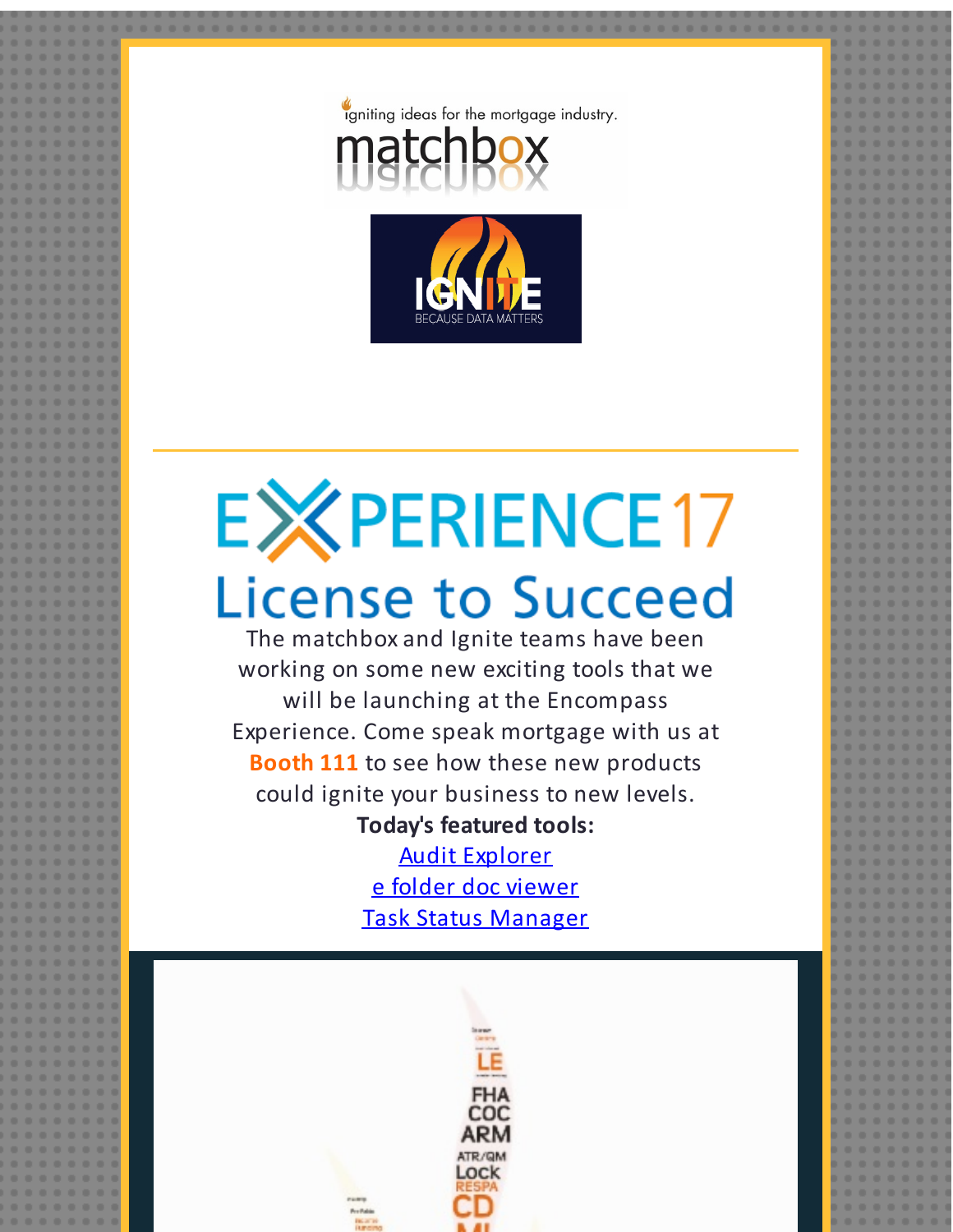

## The mortgage industry has a language unto its own.

In order to speak Encompass, you need to speak mortgage.

At matchbox and Ignite, we speak mortgage and we speak mortgage technology everyday.